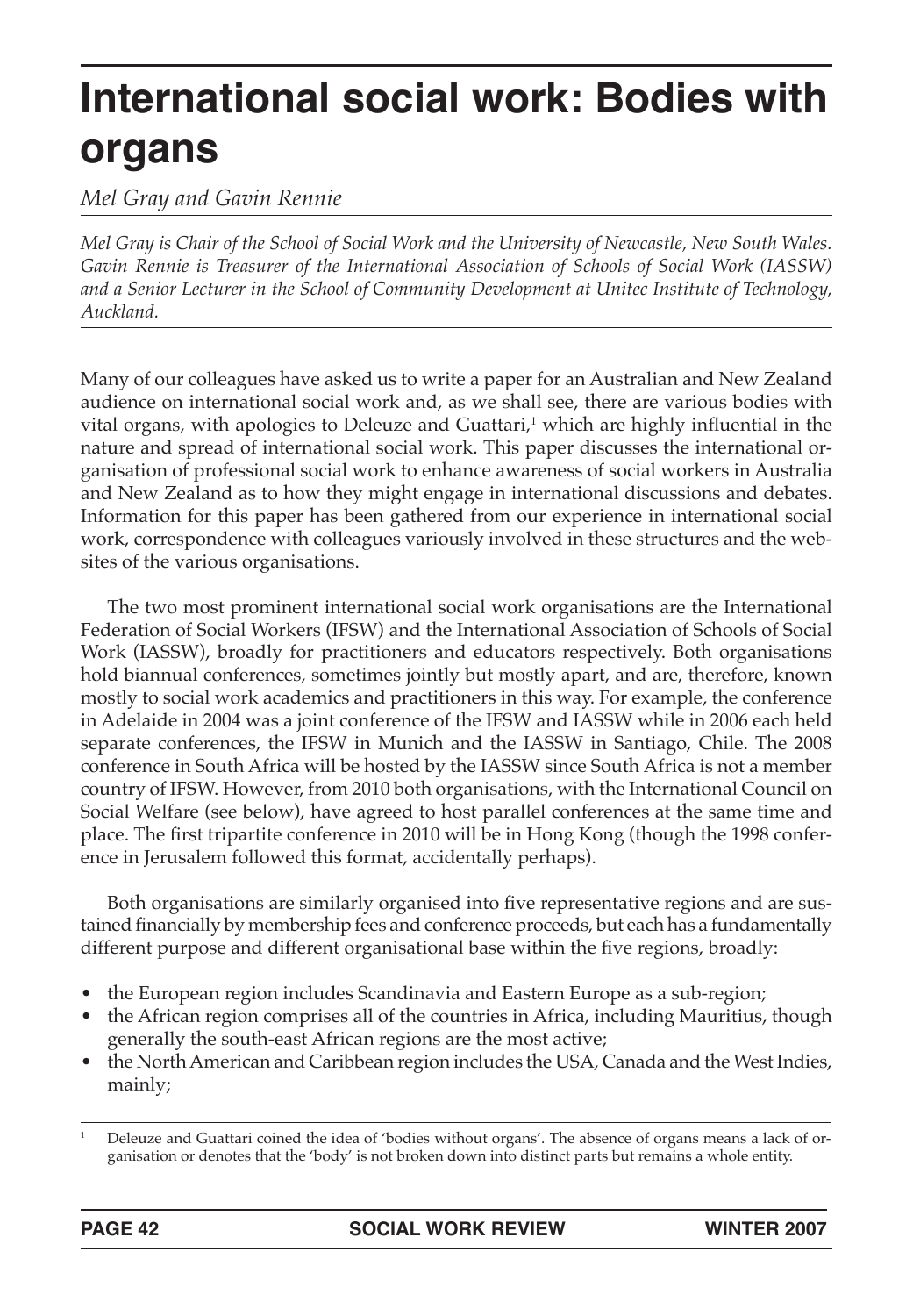- the Asia-Pacific region includes New Zealand, Australia, Japan, China, Hong Kong, Singapore and the Phillipines, and is the largest region;
- the South American region which includes Mexico is the least active in terms of IASSW membership.

There are pockets of new developments in, for example, Middle Eastern, Eastern European and Chinese social work. Israel has been a member of the IASSW for many years and is not generally included in the Middle Eastern region.

Many countries in the Third World, and some in the First World, participate in two related international bodies, namely, the International Council on Social Welfare (ICSW) and the International Consortium on Social Development (ICSD). Both have strong Australian connections. A former president of the ICSW was Julian Disney from Australia and the current contact person for the Asia-Pacific region of the ICSD is Manohar Pawar from Charles Sturt University in Australia.

# **The International Association of Schools of Social Work (IASSW)**

The IASSW is an association of schools of social work which was founded in 1928 at the First International Conference of Social Work in Paris and established in Berlin in 1929. Initially known as the International Committee, it comprised 51 schools, mostly in Europe.

The object of the Committee of Schools for Social Work (was) to bring about an exchange of opinion and experience between schools of social work and to deal with…problems of international cooperation of these schools, such as the exchange of teachers and students, the organisation of a centre of documentation and information, the formation of international social study courses and the participation in the preparation of international congresses for social work (Protocol of 12 June 1929, http://www.iassw-aiets.org/).

The organisation was revitalised following World War II, and its membership expanded to include a wider range of countries. It was renamed the International Association of Schools of Social Work in 1954. The Constitution of the IASSW states its purpose as follows:

Represent, promote and mediate the interests of social work education in an international context; contribute to academic and international development; provide opportunities for participation through an international forum, international seminars and study courses, the exchange of teachers and students, and the collection and dissemination of information relevant to social work education and training (http://www.iassw-aiets.org/).

## **History of the IASSW**

The following history can be found on the IASSW website: From its beginnings at the end of the 19th century, international exchange and cooperation were important drivers for the development and establishment of professional social work in Western industrialised countries. However, it was not until the 1920s that a definitive organisation was created due to the increasing recognition of social work as a profession and also the severe setback to international ties after the First World War. Initially a minority among the pioneers of social work attempted to draw conclusions from this experience, including René Sand, the Belgian doctor and Secretary General of the League of Red Cross Societies (1877-1953). He acted on suggestions for an international social work conference, which had been expressed as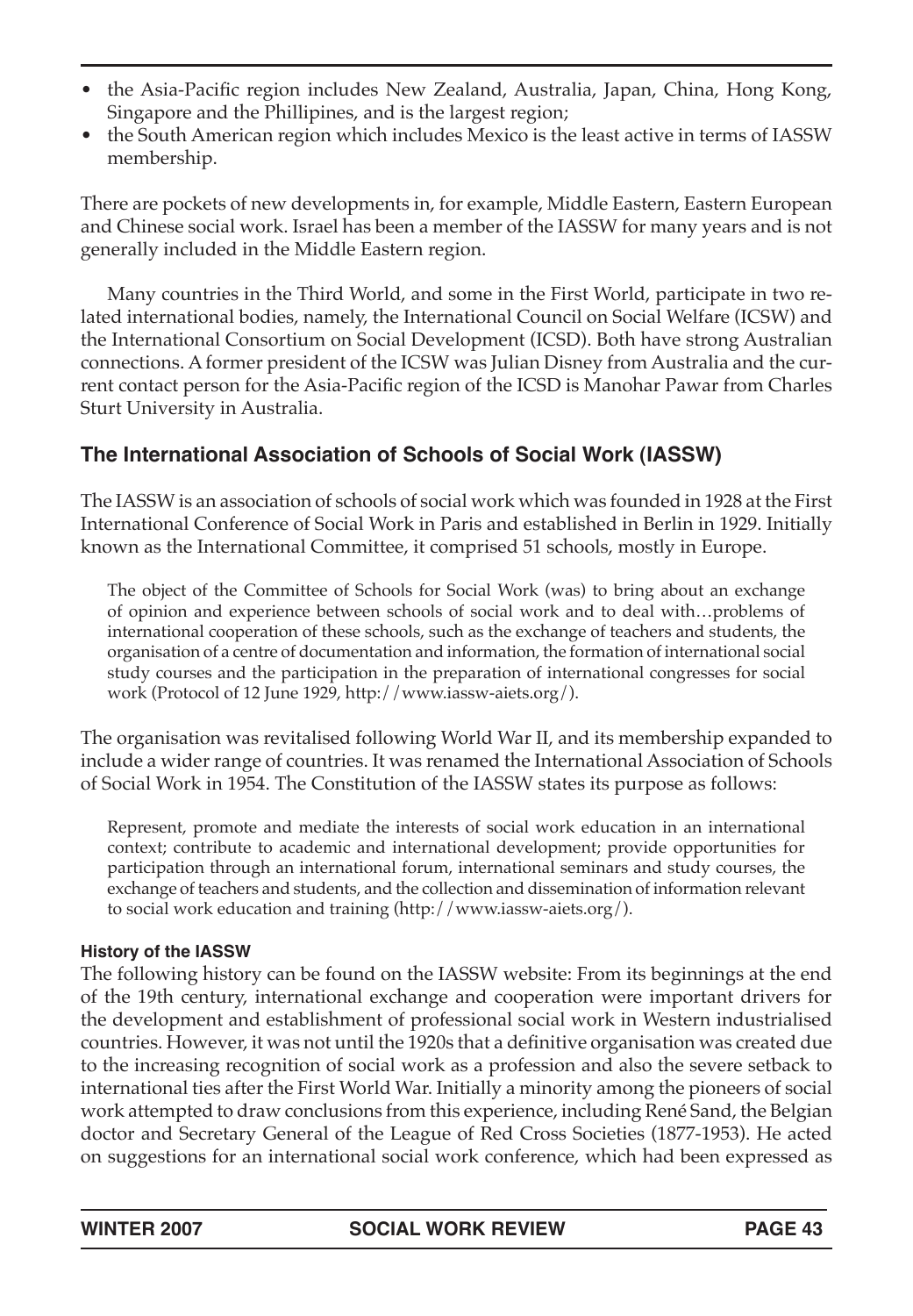early as 1919 during the American National Conference of Social Work by representatives of Japan (probably Takayuki Namaye, home department, imperial government of Japan) and France, namely Dr Clotilde Mulon. In 1926 an organising committee, comprising representatives from numerous national and international associations, started work. Alice Salomon (1872-1948) was the committee member responsible for training issues. In July 1928 the first International Conference of Social Work was held in Paris with 3,000 delegates from 40 countries. This saw the birth of the IASSW.

The constitution was agreed by 14 representatives of social schools from seven European countries (12 women and two men) and a representative of the International Labour Office at the League of Nations in Geneva (today the UN), who had taken up the invitation to Berlin in June 1929 to sit on the committee. In 1932, 41 schools from 16 countries were members of the committee, including seven schools from countries outside Europe, namely, Canada, the USA, Chile and South Africa. The American Association of Schools of Social Work joined the committee with 26 schools in 1935 and initial informal contact was made with the Catholic International Union for Social Work. An information office was established in Geneva, as was a documentation office in the library of the International Labour Office which collected comprehensive school materials, theses and research. The committee reported on the social commission of the League of Nations. The exchange of students and teachers began, as well as conferences focusing on particular topics which were generally held in conjunction with the International Conference of Social Work – 1932 in Frankfurt, in Brussels, 1935 in the Netherlands and 1936 in London. Additionally, there were summer schools on topics, such as the 'care of offenders and protection of young people' and 'housing issues and town planning' which were to be held in parallel in all member schools. In 1936 international standards for training were discussed for the first time.

The committee resisted demands by the Nazi regime in Germany in 1933 and 1935 to remove Alice Salomon from the office of General Secretary. Instead it endorsed her, accepted the withdrawal of the German schools and put the topic of 'professional ethics in social work' on its agenda. Alice Salomon conducted the survey 'Education for social work: A sociological interpretation based on an international survey' which was commissioned by the committee and funded by the Russell Sage Foundation. The survey was based on the materials collated in Geneva and published in English in Zurich in 1937. In the same year, Alice Salomon was expelled from Germany. During her flight, which took her to the USA via England, she resigned from her position, handing over the leadership to Elinor Black, who held the committee together as Honorary Secretary until 1947. The committee's work was halted in 1939 and revitalised following World War II.

The first conference of the IASSW after the Second World War was held in August 1946. René Sand was elected as the new president and Alice Salomon as the honorary president. The centre of the IASSW moved to the USA. Alongside reconsolidation and enhancing cooperation with the United Nations, one focus of the work was to propagate methods of social work, in particular case work in Europe and especially in Germany, as a means of democratisation. The IASSW subsequently experienced rapid growth and social work training spread around the globe, supported by the IASSW, and countries in Latin America, Asia and Africa became more significant. This process was supported by the establishment of five largely independent 'continental' organisations: Asociación Latino Americana de Escuelas de Trabajo Social – ALAETS (1967); Association of Schools of Social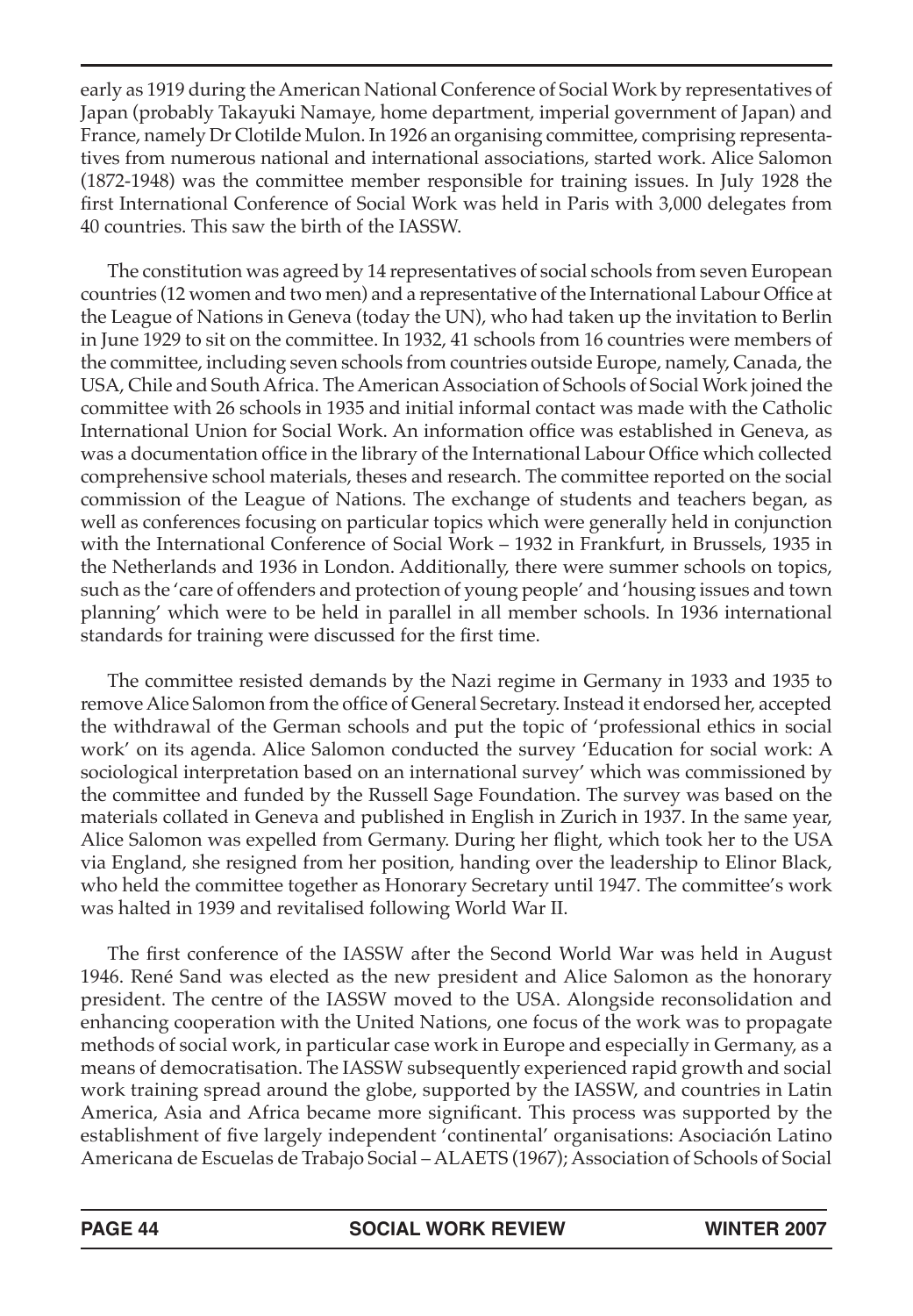Work in Africa – ASSWA (1971); Asian and Pacific Association for Social Work Education – APASWE (1974); the European Regional Group (1980) which is now the European Association of Schools of Social Work – EASSW; and the North American and Caribbean Association of Schools of Social Work – NACASSW (1992). Nowadays the presidents of each of these regions are also vice presidents of the IASSW. The continuities not only include discussions about international standards of training and ethics, promoting the exchange of students and teachers and further training courses and research, but also the question of how to deal with global political conflicts and what the IASSW can contribute to overcoming them.

Member bodies elect a representative to sit on the IASSW board and to serve as the voice for developments regarding social work in their respective region or location. Thus in Australia eligible participants come from a variety of bodies including the Australian Association for Social Work and Welfare Organisation (AAASWWE), the Asian and Pacific Association for Social Work Education (APASWE) and the Australian Council of Heads of Schools of Social Work (ACHSSW). Present potential participants include the President of AASWWE, currently Karen Healy, and a nominee from ACHSSW, currently Jude Irwin, who is also involved in the Women's Interest Group. Prior President of AASWWE, Carolyn Noble is now the Vice-President of APASWE and other Australians with a strong history with the IASSW are Janet George who served on the IASSW board in one capacity or another for 16 years, and David Cox, both now retired.

In addition to national or regional representatives, there are members at large who are voted in by individual member schools. They also vote in the standing office bearers, that is, the President, Secretary and Treasurer whose expenses are currently covered for biannual meetings in various locations around the world. Otherwise all participation is voluntary. Each term of office lasts for four years and officebearers can serve two consecutive terms on the board. All other members are required to meet their own travel costs though there is a regional development or solidarity fund to assist members from developing countries like South Africa, Zimbabwe and Botswana.

#### **Office-bearers**

#### *President of IASSW*

The current President of IASSW, voted into office in Adelaide in 2004, is Abye Tasse from Ethiopia and the immediate Past President is Lena Dominelli who served as President from 1996-2004. All past presidents retain life-time membership. Prior to Dominelli, Ralph Garber from Toronto was the President of the IASSW.

## *Secretary of IASSW*

The secretary of the international association is Lynne Healy from the USA. She was voted in at the IASSW meeting in Adelaide in 2004. Thus the election of the President and Secretary occur in the same year while the election of the Treasurer occurs in the alternate biennial period.

## *Treasurer of IASSW*

A new treasurer was voted in at the IASSW meeting in Chile in 2006. Gavin Rennie from New Zealand replaced Shimon Spiro from Israel, who served as treasurer from 1998-2006. Before him Jos Cornelissen from the Netherlands.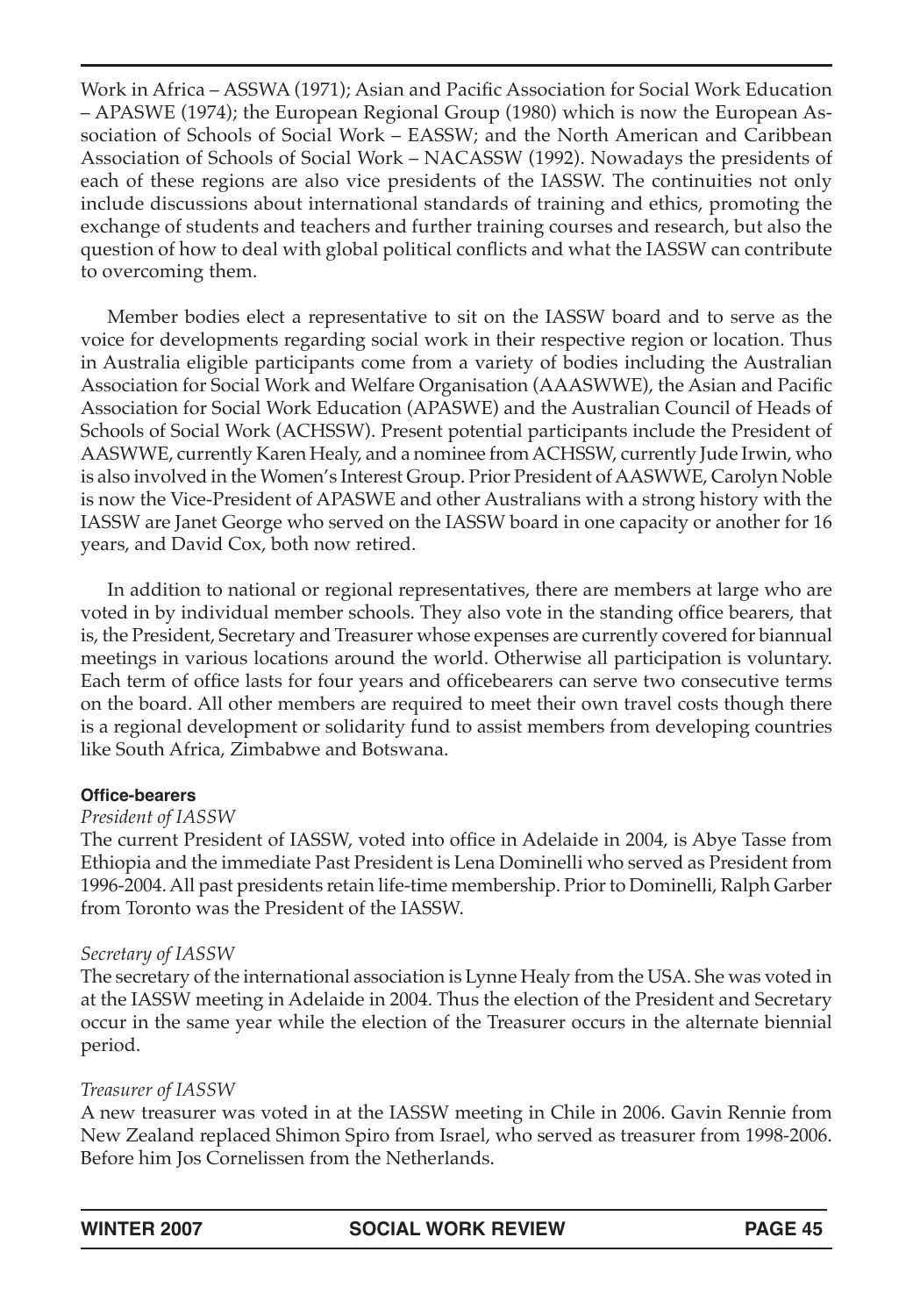## *IASSW Executive*

The IASSW Executive comprises the President, Abye Tasse from the University of Addis Ababa; immediate Past President, Lena Dominelli from Durham University in the UK; Honorary President, Katherine Kendall from the USA; Secretary, Lynne Healy from the University of Connecticut, USA; Treasurer, Gavin Rennie from Unitec in New Zealand; and Resident Treasurer, Julia Watkins from the Council on Social Work Education (CSWE) in the USA. The five vice presidents and two of the four members at large are also members of the executive. For the time being, the latter are Malvina Ponce de Leon and Gurid Aga Askeland.

#### **Member schools**

There are member schools in more than 60 countries, including 50 new school members from China (see Table 1).

#### **IASSW structure**

The international association comprises officers – President, Secretary and Treasurer – elected for four years, and two members at large, elected every two years by secret ballot. Election results are announced at the General Assembly held during biannual conferences. The board includes these elected officebearers as well as the regional vice-presidents and up to three representatives nominated from the membership of each regional association. Thus the board comprises national and regional representatives as well as four members at large – two are voted in in each two-year period and serve for four years. All elected board members have voting rights.

All member schools form the General Assembly and each member school gets one vote for electing office bearers or voting on issues raised or proposals put forward relating to the association's activities. Individual members have a one-tenth vote. Regional associations and committees report to the board. There are five regions (Africa, Asia-Pacific, Europe, Latin-America, and North America and the Caribbean), two established sub-regions (Nordic and Caribbean) and two new sub-regions (Southern and East African, and South East European). Additionally, there are commissions, special interest groups, task forces, standing committees and time-limited projects. In more recent years there has been a concerted effort to work closely on task groups and special committees with allied international bodies like IFSW and ICSW and to produce joint working documents and statements. Importantly, the regional associations have an influence on the IASSW through their vice-president and representatives on the IASSW board, but the IASSW has no representatives and influence on the regional boards (Gurid Aga Askeland, personal communication, 20 September 2006).

#### **Regions**

Each regional association encourages cross-country communication, shares educational methods and materials, and promotes faculty development at the regional level. National associations, such as AASWWE in Australia, maintain communication, share curricula among their members, are involved in faculty development, represent membership and education for the profession at the national level, and maintain international links. The five regions are as follows:

## *African Region*

It has proved incredibly difficult to get an active regional association of the IASSW going in the African region. The Association for Schools of Social Work in Africa (ASSWA) is in its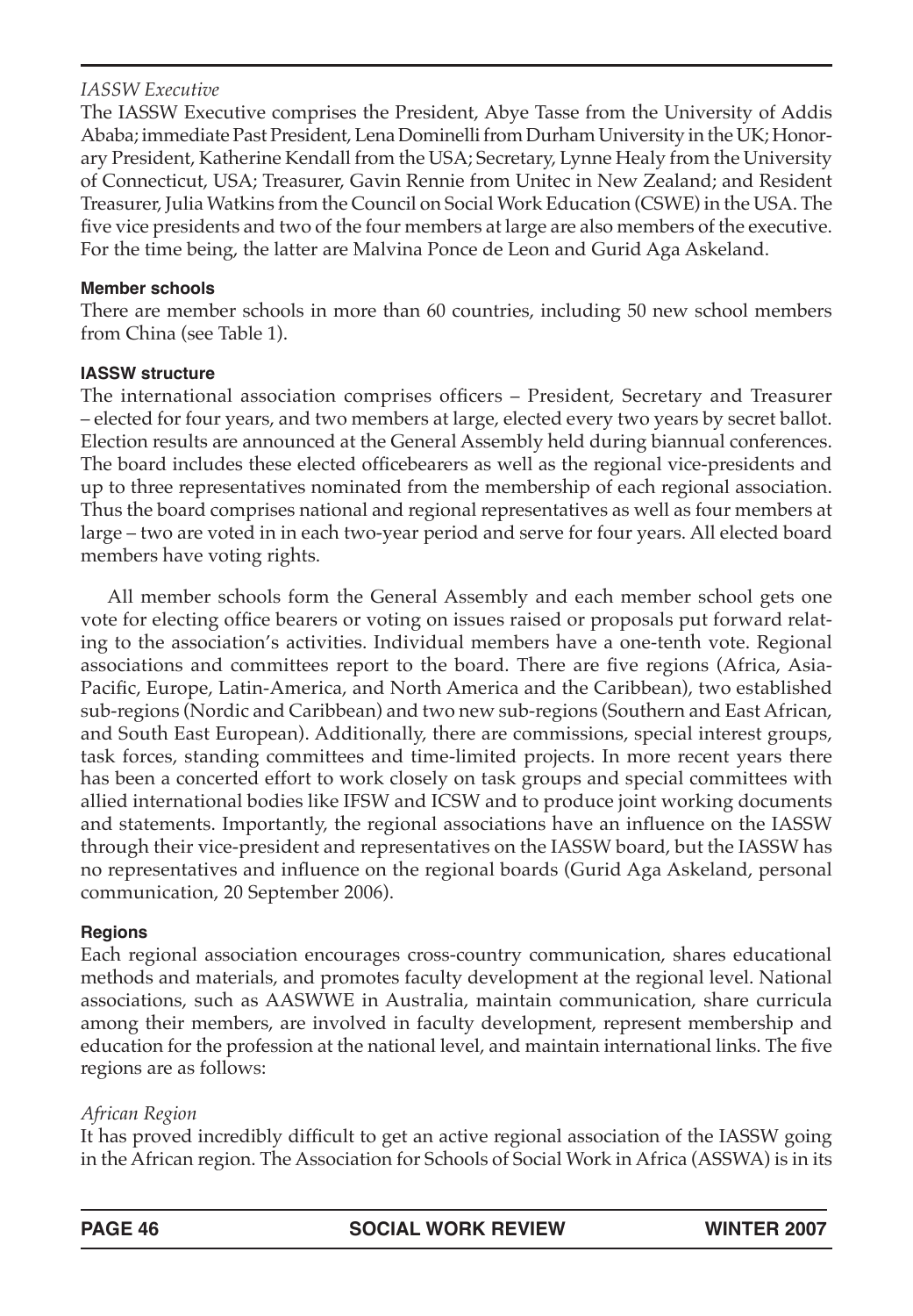third reincarnation. The first was based in Addis Ababa, the second in Zimbabwe and the third in Botswana. The current executive is as follows:

- President: Prof Llengwe Mwansa, University of Botswana
- Vice President: Dr Gidraph Wairire, University of Nairobi, Kenya
- Secretary General: Dr K Nthomang, University of Botswana
- Treasurer: Dorothee Holscher, University of Kwa Zulu Natal
- Representative for Southern Africa: Chris Chitereka, University of Lesotho
- Representative for East Africa: Afia Mugambi, Kenya
- Representative for West Africa: Dr Fumi Ojfolaranmi, University of Ibadan, Nigeria
- Representative for Francophone Africa: Dr L Mambo, School of Social Work, Cote d'Ivoire
- Representative for North Africa: position unfilled
- UN Representative: Mutea Rukwaru, Department of Social Work, Kenya
- AU Representative: Recent appointment, details unavailable.

The new ASSWA (third reincarnation) is in its fledgling stages and, as yet, lacks a broad-based, common identity. ASSWA members, like most voluntary participants in all the regions of IASSW, are over-stretched. Many work in extremely under-resourced environments. Currently ASSWA is trying to develop a database of member schools in Africa and to establish the number of schools of social work there, which is a difficult task due to their diversity: some are colleges, some are only doing community development, and some are part of sociology departments. ASSWA's purpose is to:

- Contribute to the development of social work education in the region.
- Provide mutual support for each other in curriculum development.
- Explore, more systematically, how to respond to 'African' issues and local challenges emanating from 'under-development', warfare, droughts, and so on.
- Find responses and reflect on methodological approaches to social problems.

## *Asia-Pacific Region*

The Asian and Pacific Association for Social Work Education (APASWE) is an independent association affiliated to the IASSW. It was established in 1971 to represent schools of social work in Asia and in 1981 was expanded to incorporate the Pacific region. Countries eligible for membership include Australia, New Zealand, Fiji, Japan, Singapore, West Coast of the North and South Americas, Bangladesh, China, India, Iran, Indonesia, Malaysia, Pakistan, Papua New Guinea, the Philippines, Sri Lanka, Thailand, Vietnam, Cambodia and other Asian-Pacific countries with schools of social work. To qualify for membership of APASWE, schools in the Asia and Pacific region should be members of the IASSW or of one of the national associations of schools of social work in the region. The APASWE president, Rajendran Muthu from Japan, is Asia-Pacific Regional Vice President of the IASSW and forms part of the IASSW Board of Directors. The immediate past president was the late Romeo Quieta from the Philippines. Carolyn Noble from Australia is Vice-President of APASWE and is one of the nominated representatives from the Asia-Pacific region on the IASSW board. Jude Irwin is also on the APASWE board and represents to the Australian Councils for Heads of Schools at the IASSW board. Also eligible for membership on the IASSW and APASWE boards is the President of each region's national associations. Australia's national association is AASWWE and the current president is Karen Healy (Carolyn Noble, personal communication, 6 September 2006).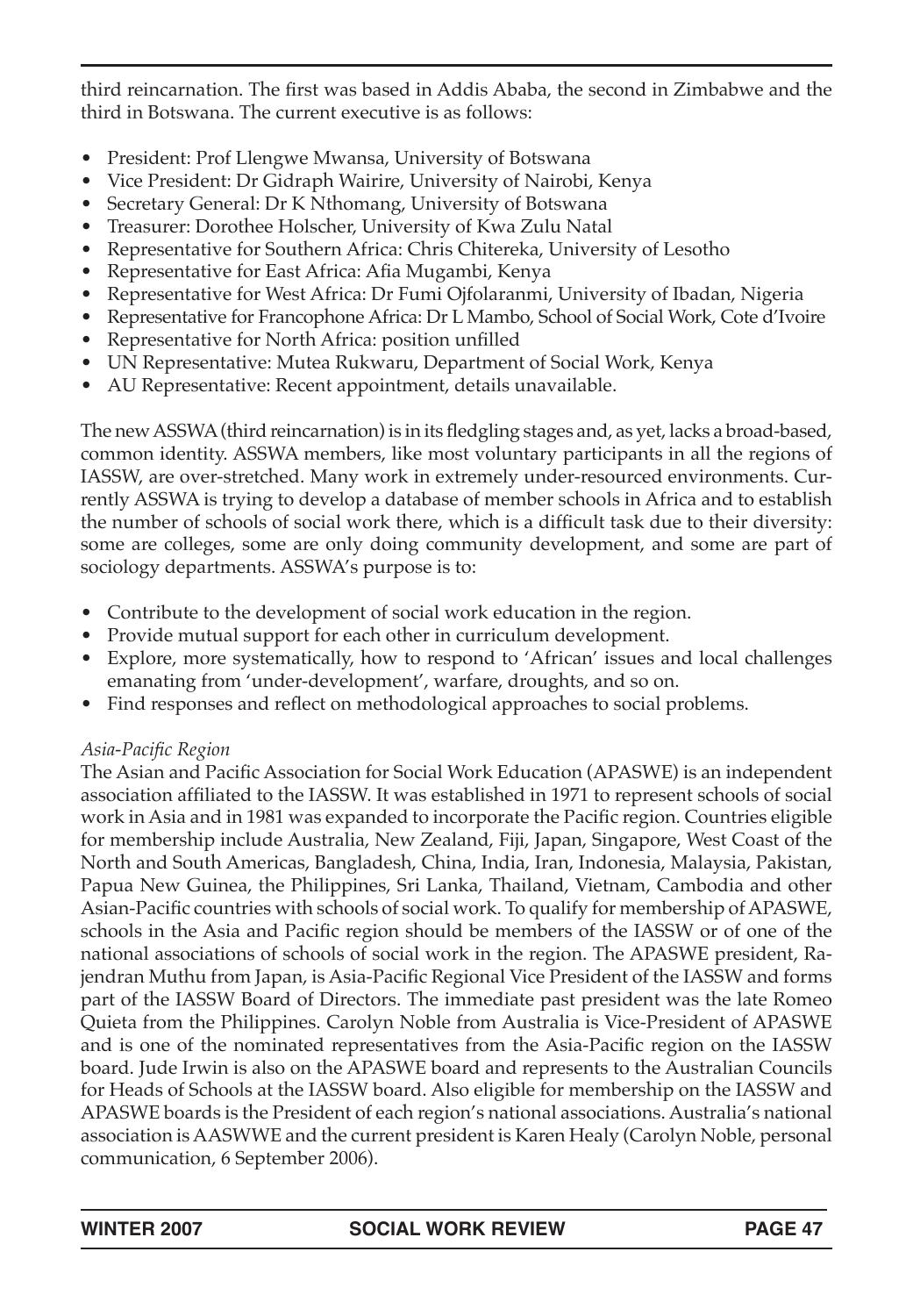## *Latin American Region*

The regional association of Latin America, the Asociación Latino Americana de Escuelas de Trabajo Social (ALAETS) comprises three sub-regions, Region Cono-Sur, Region Andina and Region Centro America. The President and IASSW Vice-President for the Latin American Region is Malvina Ponce de León from Pontifica Universidad Católica de Chile in Santiago where the 2006 IASSW international congress was held.

## *European Region*

The European Association of Schools of Social Work (EASSW) is the independent European branch of the IASSW which brings together approximately 300 schools, universities and institutions supporting social work education in Europe. Its mission is to promote social development and to develop high quality education, training and knowledge for social work practice, social services, and social welfare policies in Europe. In fulfilling its mission the EASSW adheres to United Nations declarations and conventions on human rights. Members of EASSW are united in their obligation to the continued pursuit of social justice and social development. In carrying out its mission EASSW fosters cooperation, collegiality, and interdependence among its members and with others. The EASSW pursues its goals through biennial European congresses on social work and social development and hosts expert group meetings. It provides assistance for European exchange programmes of member schools, for curriculum development and implementation in new schools of social work in Eastern Europe, and for developing European networks and research projects. It also engages in activities as representatives of social work education at the European Community level and in European NGOs. The EASSW is governed by a General Assembly which takes place biannually and comprises all member schools and the Executive Committee. The President of the Executive Committee is Anna Maria Campanini from Parma in Italy. The regional representatives are Jan Agten, Belgium, and Darja Zavirsek from the University of Ljubljana in Slovenia who received support from the IASSW to launch the Eastern European sub-region. The sub-regional representative from the Nordic Committee of Schools of Social Work is Helle Strauss from Den Sociale Højskole in Denmark. The EASSW publishes a newsletter twice a year (http://www.eassw.org). The EASSW holds an annual European conference on social work education. The next EASSW-IFSW conference, Social Changes and Social Work, is in Parma, Italy, in 2007.

## *North American and Caribbean Region*

The North American and Caribbean Association of Schools of Social Work (NACASSW) comprises schools of social work in Canada, the United States and the English speaking countries of the Caribbean, including Guyana and Belize. The President is Peta-Anne Baker from the University of the West Indies in Jamaica. Organisationally, NACASSW is linked to the Association of Caribbean Social Work Educators (ACSWE), the Canadian Association of Schools of Social Work (http://www.cassw-acess.ca/) and the US Council on Social Work Education (http://www.cswe.org/). NACASSW aims to promote linkages among schools of social work in North America and the Caribbean, to represent regional concerns within the IASSW, and to promote the further development and enrichment of social work education in the region. NACASSW does this through sharing information, sponsoring educational seminars and encouraging connections among schools in the region. Since its inception in 1992, migration has been a priority issue for NACASSW, as there is significant migration of Caribbean peoples to Canada and the USA and a growing incidence of return migration. At the 2003 meeting of the Executive Committee, standards and accreditation were identi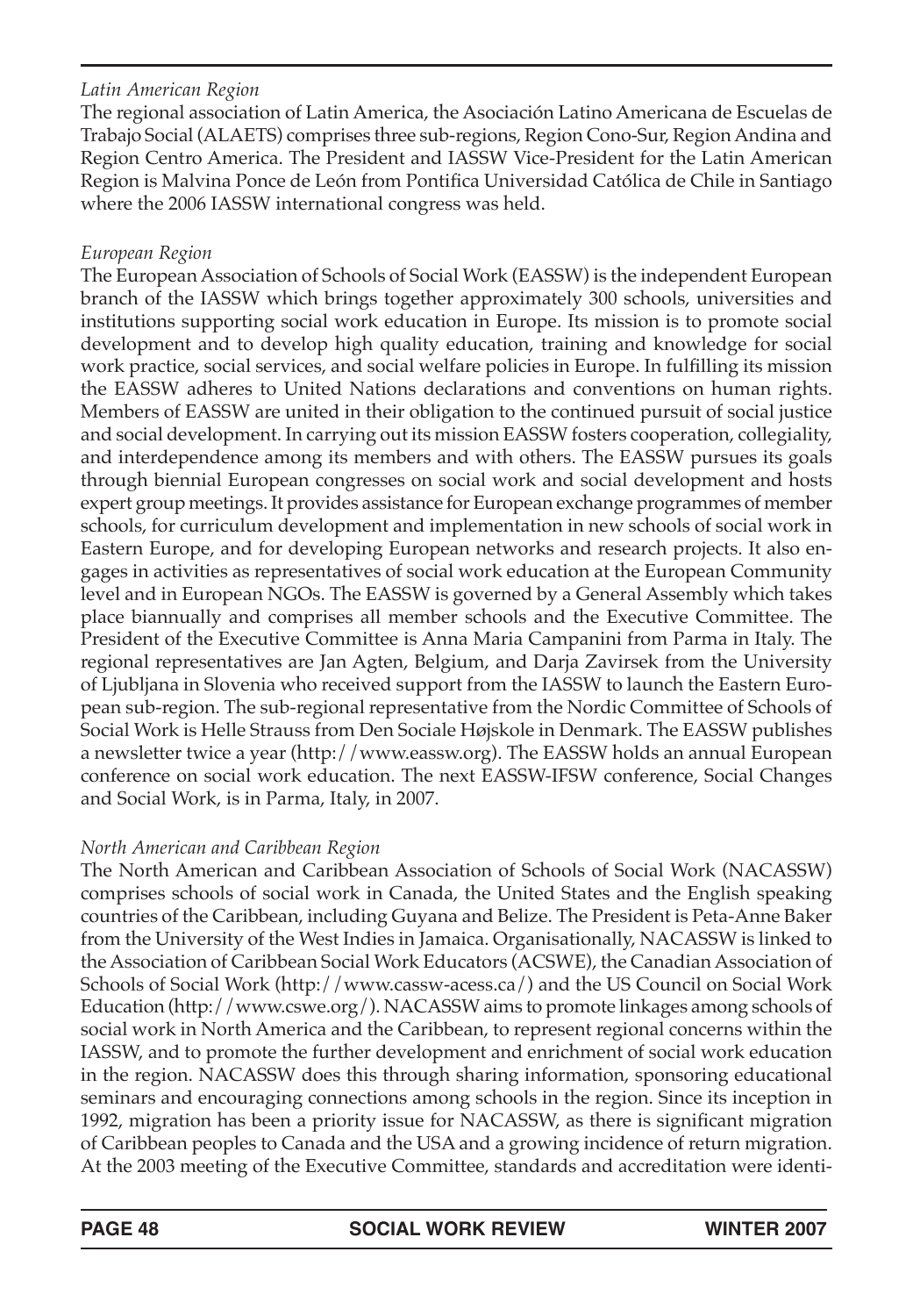fied as priority issues for the region. NACASSW plans to consider the regional impact of the Global Qualifying Standards; the strengths and limitations of regional and subregional accreditation schemes, as well as the impact of larger political and economic integration structures on the regulation of social work education in the region.

#### **Sub-regions**

There are also sub-regions, such as the well-established Caribbean region. The President of the Association of Caribbean Social Work Educators (ACSWE) which was established in 1997 is Letnie Rock from Barbados. ACSWE runs biannual conferences which focus on the development of social work education in the Caribbean, and endeavours to contribute to the development of international social work education. It also publishes the Caribbean Journal of Social Work jointly edited by John Maxwell and Lincoln Williams. Currently the ACSWE representative on the IASSW board is Lincoln Williams.

| AFRICA               | 24             | <b>EUROPE</b>      | 98             |  |
|----------------------|----------------|--------------------|----------------|--|
| South Africa         | 18             | <b>UK</b>          | 31             |  |
| <b>Botswana</b>      | 1              | East               | 11             |  |
| Egypt                | 1              | Poland             | 3              |  |
| Ghana                | 1              | Estonia            | 1              |  |
| Tanzania             | 1              | Hungary            | 1              |  |
| Zimbabwe             | 1              | Lithuania          | 1              |  |
| <b>Mauritius</b>     | 1              | Slovenia           | 1              |  |
| <b>ASIA-PACIFIC</b>  | 190            | Latvia             | 1              |  |
| Japan                | 77             | Turkey             | 1              |  |
| China                | 37             | Cyprus             | 1              |  |
| Australia            | 14             | West               | 57             |  |
| South Korea          | 33             | Belgium            | 12             |  |
| India                | 7              | Germany            | 11             |  |
| New Zealand          | 6              | France             | 9              |  |
| Phillipines          | 4              | <b>Netherlands</b> | 7              |  |
| Hong Kong            | 3              | Italy              | $\overline{2}$ |  |
| Indonesia            | $\overline{2}$ | Portugal           | $\overline{2}$ |  |
| Papua New Guinea     | 1              | Austria            | $\overline{2}$ |  |
| Malaysia             | 1              | Spain              | 1              |  |
| Thailand             | 1              | Greece             | 1              |  |
| Bangladesh           | 1              | Luxembourg         | 1              |  |
| Singapore            | 1              | <b>Israel</b>      | 4              |  |
| Taiwan               | 1              | <b>SCANDINAVIA</b> | 24             |  |
| Mongolia             | 1              | Norway             | 7              |  |
| <b>LATIN AMERICA</b> | 5              | Sweden             | 6              |  |
| Chile                | 3              | Finland            | 6              |  |
| Costa Rica           | 1              | Denmark            | 5              |  |
| Ecuador              | 1              |                    |                |  |
| NORTH AMERICA        | 105            | <b>MIDDLE EAST</b> | 6              |  |
| <b>USA</b>           | 80             | Lebanon            | 1              |  |
| Canada               | 23             | Kuwait             | 1              |  |
| Caribbean            | $\overline{2}$ |                    |                |  |
|                      |                |                    |                |  |

**Table 1.** Distribution of member schools.

Source: http://www.iassw-aiets.org/en/Links/schools.htm Accessed 7 September 2006

**WINTER 2007 SOCIAL WORK REVIEW PAGE 49**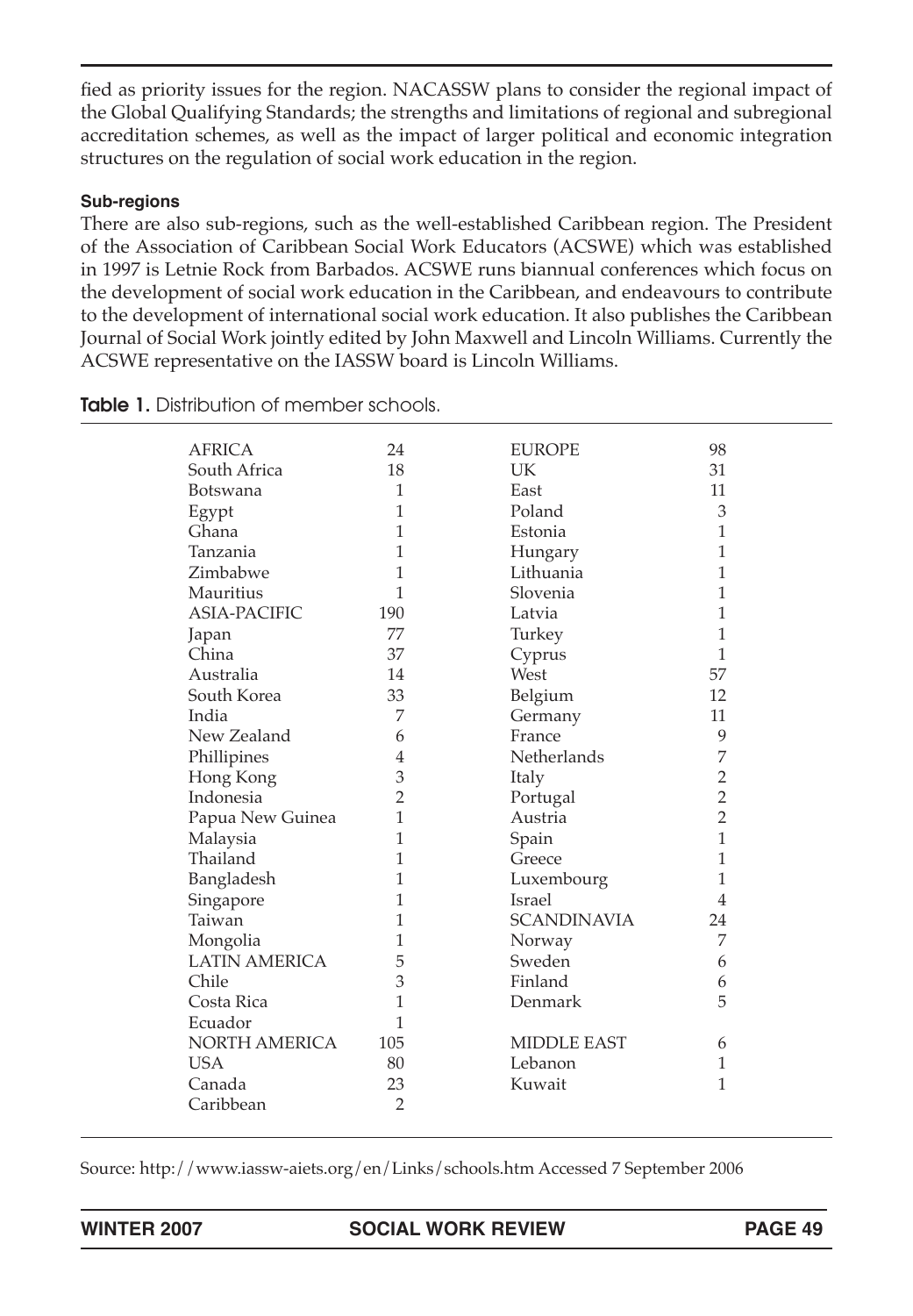The new sub-regions are the Southern and East African sub-region and the Eastern European sub-region mentioned above. The former is the only active part of the African region as outlined above. Thus the chair of the Interim Association is the current Vice-President for Africa. The newest sub-region is Eastern Europe, proposed by Darja Zavirsek from Slovenia.

Table 1 shows that there are roughly 430 member schools with most in the Asia-Pacific Region (189) followed by the North American Region (105), European Region (99), African Region (24) and Latin-American Region (5). The USA has the most schools (80) followed closely by Japan (77). Scandinavia is the largest sub-region with 24 member schools and the Caribbean is the smallest with two. There are seven member schools in the Middle East if one includes Egypt in this region, with four in Israel. Though only 37 are recorded for China, the report from the IASSW Board meeting in the UK in January 2006 states that there are 50 member schools, that is, a quarter of all schools of social work in China. Interestingly, China has 200 schools of social work but very few jobs for social workers. Given that there are approximately 1,600 social work programmes in the USA, the IASSW does not have much visibility or influence there.

#### **Committees**

#### *The Nominations Committee*

The voting and election of office-bearers is managed by the Nominations Committee elected by the General Assembly. The chair is ineligible for key office-bearing positions.

#### *The Human Rights Committee*

The IASSW and IFSW collaborate on human rights issues and have formed a joint committee to work on these. Thus the goals of the IASSW's Human Rights Committee are to: mpartner with the IFSW Human Rights Commission; advocate for the human rights of individual social workers and populations; and educate social work educators and students globally about human rights. Current joint IFSW-IASSW tasks include the development of a joint IASSW-IFSW statement in support of the newly constituted Human Rights Council at the UN, shared with all participants at Social Work Day at the UN and the Council itself in 2006; and revision of the Human Rights and Social Work manual which is planned for 2007. For those who wish to contribute to its work, the chair of the committee is Janice Wood-Wetzel from the USA and committee members include Sylvia Staub-Bernasconi from Switzerland who is the EASSW rep, Elisabeth Reichert and Katherine Van Wormer from the USA, and Lincoln Williams from Jamaica. The committee is currently dominated by the European and North American and Caribbean regions but membership on the committee is still open to others who would like to participate. Regarding the IASSW-IFSW Human Rights and Social Work Revision Plans, the IFSW's Human Rights committee has drafted a plan for the review and rewriting of the Human Rights and Social Work Professional Training Manual which was reviewed and approved by the IASSW chair with minor revisions. The draft leaves much to be developed by both organisations and their supporters.

## *The IASSW-IFSW Linkage Committee*

The purpose of the IASSW-IFSW Linkage Committee is to foster cooperation between these two international bodies. It is jointly chaired by the Presidents of the IASSW and IFSW, respectively Abye Tasse and David Jones. Committee members include – from the IASSW, Lena Dominelli from the UK and Gavin Rennie from New Zealand and from the IFSW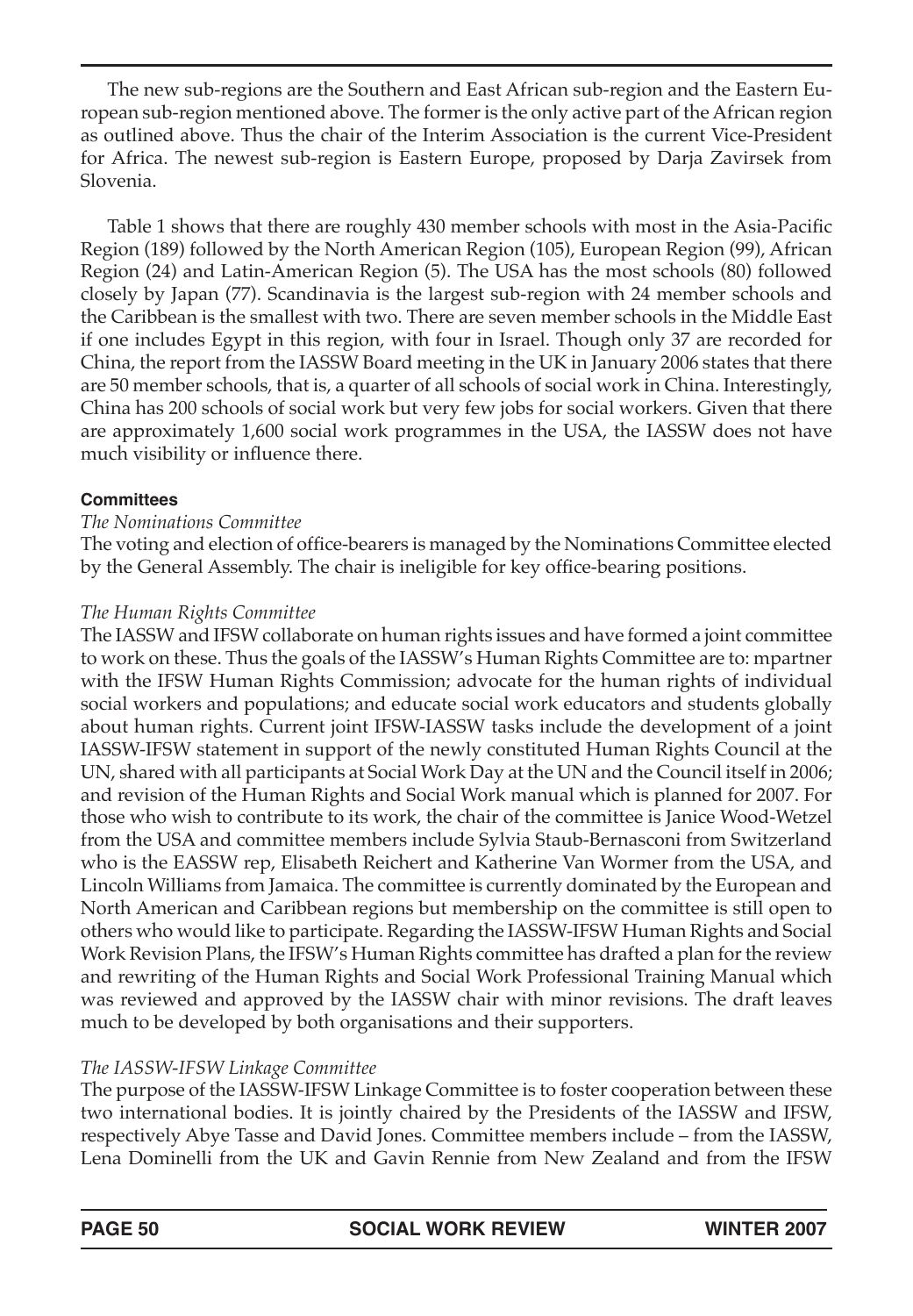Tom Johannesen, the standing permanent secretary of IFSW, from Switzerland where its headquarters are located.

## *The Katherine Kendall Committee*

Now well into her 90s, and a staunch supporter of IASSW, Katherine Kendall lends her name to a biannual award to an outstanding social work educator for his or her contribution to the development of 'international' social work across at least two regions. Generally, the intent of the award is to recognise distinguished international contributions to social work education. However, it is recognized that award recipients are likely to come from developed western nations or from organisations which provide them with the resources to travel internationally. Like all the other committees, the Katherine Kendall Committee endeavours to have representation from each of the five regions of the IASSW. Past recipients of the Katherine Kendall Award include in 2006 Sven Hessle from Sweden, Professor of Social Work in Stockholm; in 2004 Terry Hokenstadt Professor of Social Work at Case-Western Reserve University in the USA; in 2002 John Maxwell, retired Professor of Social Work from the University of the West Indies in Jamaica; and in 2000 Harriet Jakobson from Sweden.

#### *The Projects Committee*

The IASSW Projects Committee considers proposals for project grants – maximum USD4000 – to further social work education internationally by contributing to the implementation of the IASSW Mission Statement and to the enhancement of cooperation among schools of social work worldwide. It is chaired by Helle Strauss from Denmark with members Lengwe-Kamtembula Mwansa from Botswana, Narda Razack from Canada, Letnie Rock from Barbados and Shimon Spiro from Israel. Proposals for projects should advance social work education. Criteria include direct and meaningful contribution to the philosophy of social work education, curriculum development, the content of specific units, modules or courses, field instruction, teaching methods, technology of instruction, staff development, administration of educational programmes, and community involvement of staff and students. 'The project has to be truly international, involving social work educators from minimally three schools in at least two countries with differing cultures or systems of social work education. The project should be expected to enhance international and cross-cultural collaboration, and may contribute to educational developments through the inclusion of schools of social work in countries where social work education is facing particular challenges' (http://www. iassw-aiets.org/).

Projects are required to be creative and innovative with clearly written proposals following a set format. Only proposals submitted by members of IASSW are considered and all participants in the proposed project must also be members of IASSW. Members of IASSW include faculty members of schools who have paid their dues in the preceding or current year. Individual members, who have paid their dues for the current year, may be considered at the discretion of the committee. Proposals are reviewed by the Committee comprising members appointed by the Board of Directors of IASSW. Decisions relating to the recommendations of the committee are made by the IASSW Board. Interim and final reports are required. Examples of projects that have been supported include the following:

1. International Social Work and Political Conflict Resolution Network: A network for enhancing social work education and research on social work in political conflict and post conflict situations (http://www.isw4peace.org). The project includes schools from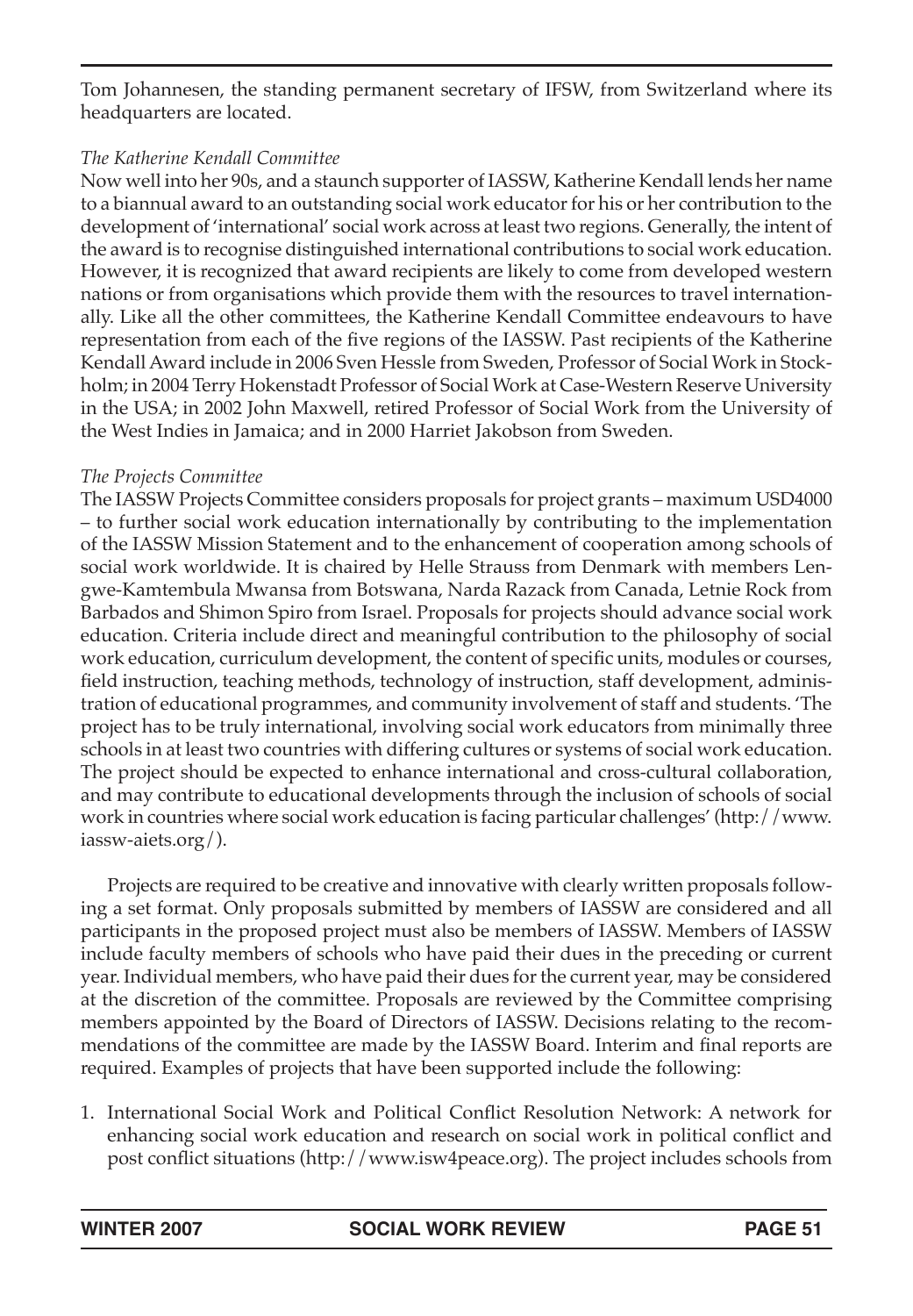Israel, Occupied Palestinian Territories, Australia, Bosnia, Northern Ireland, Bosnia Herzegovina, Jamaica, Zambia, UK, the USA, and Brazil. Project leaders are Jane Lindsay of Kingston University and Shula Ramon of Anglia Polytechnic University in the UK.

- 2. Indigenous Social Work Education and Practice around the World: This project involves 18 schools in Israel, Canada, Australia, Hong Kong, Malaysia, New Zealand, the USA, India and Botswana. Project leaders are Mel Gray (University of Newcastle, Australia), John Coates (St Thomas University, Canada) and Michael Yellow Bird (University of Kansas, USA).
- 3. Development of a Module on Disaster Management for Social Workers: The project involves Kenya, Philippines and England. The project leader is Ralph Firth from the School of Health Community and Education Studies, at the University of Northumbria at Newcastle in the UK.

## *The World Census Committee*

This committee collects data on the administration, structure, staffing, curriculum and student enrollment of social work education programmes worldwide, and provides information on the development of and trends in social work education. In addition programmes provide data on international activities and their current challenges. Analysis of the World Census 2000 and a reanalysis by region is posted on the IASSW website. Data from the 2000 World Census and the 2005 membership survey is available to members. The next world census is planned for 2010. The committee is chaired by Angeline Barretta-Herman from the USA with members Iris Chi from the USA, Ralph Garber from Canada (who initiated the census), Lynn Healey from the USA and Joan Orme from the UK. Publications of the committee include:

Barretta-Herman, A. (2002). *Reanalysis by Region: The World Census 2000.* http://www.iasswaiets.org/en/Resources/publications.htm.

Barretta-Herman, A. (2005). *A reanalysis of the IASSW World Census 2000*. International Social Work, 48(6), 794-808.

Garber, R. (2000). Social Work and Globalization. *Canadian Social Work* 2(1): 198-215.

Garber, R. (2002). *World Census 2000*. http://www.iassw-aiets.org/en/Resources/publications.htm.

## *Women's Interest Group*

This group convenes at each biannual conference and is open to anyone interested in discussing issues related to gender and social work education. It takes recommendations to the IASSW Board on issues related to gender equity. The convenors take responsibility for organising the gender issues stream – previously a pre-conference workshop – at the conferences. They are Jude Irwin and Natalie Bolzan from Australia. Membership comprises women attending the IASWW Conference. A special edition of the Women in Welfare Education Journal in Australia published a selection of papers presented in the Women's Symposium at the Adelaide Conference in 2004.

## **Membership of IASSW Committees**

Membership is not limited to members of the board. In a number of instances continuing membership of committees has been the vehicle for former board members to continue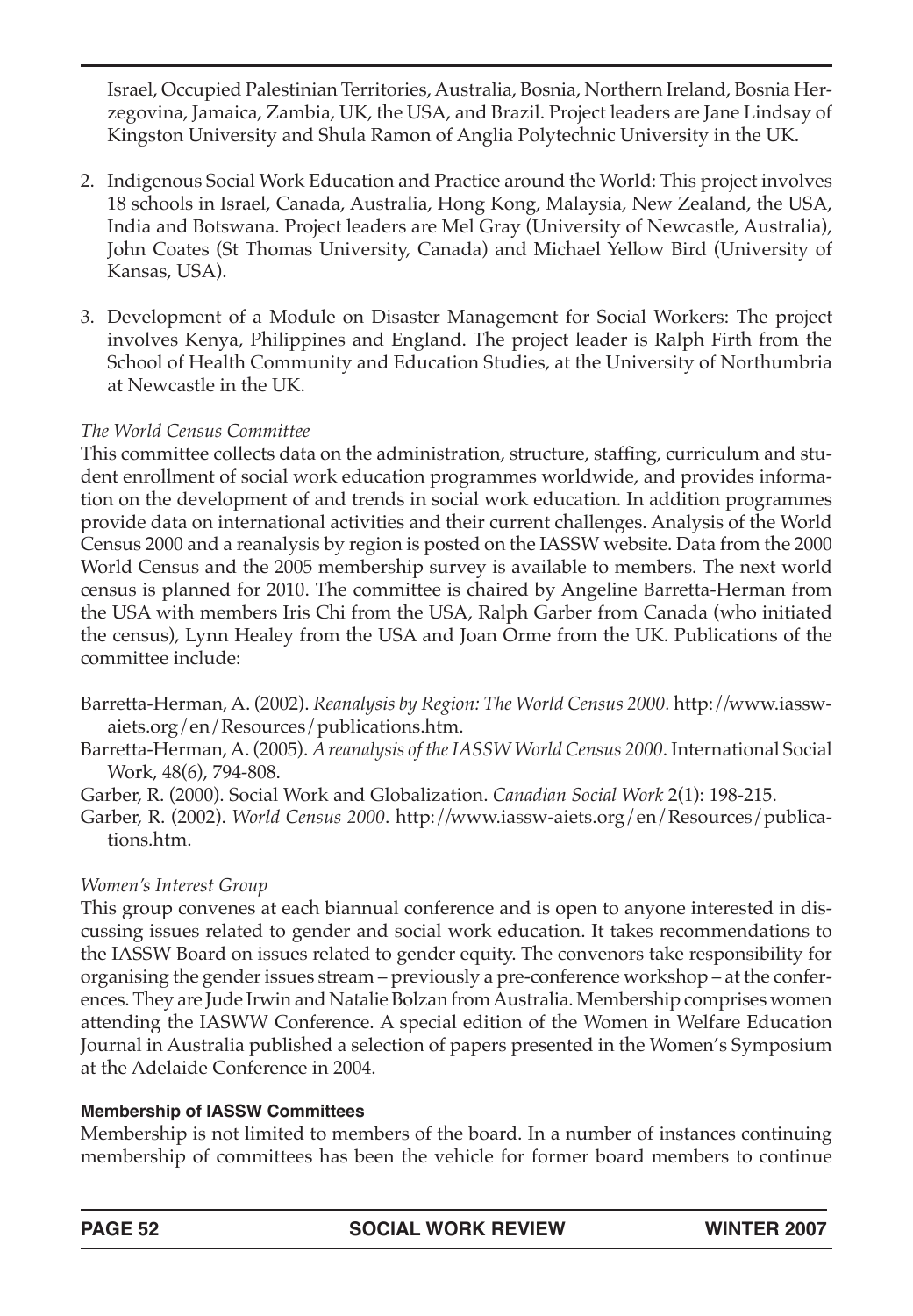involvement with the organisation. The board is also interested in encouraging new people to join these committees.

In the first instance interest could be addressed to the Treasurer, Gavin Rennie grennie@unitec.ac.nz

#### **Professional Journal:** *International Social Work*

Now published by Taylor-Francis, *International Social Work* is the official journal of, and jointly sponsored by, the IASSW, IFSW and ICSW (International Council of Social Welfare – see below). The journal is designed to extend knowledge and promote communication in the field of social development, social welfare and human services. Its long-time Editor-in-Chief, Dr Francis J Turner, retired in 2005. The Editor since 2006 is now Karen Lyons from the UK. The journal is issued six times a year and a 30% reduction on individual subscriptions is offered for IASSW (schools or individuals within member schools), IFSW and ICSW members.

#### **Conferences**

The 2008 IASSW Congress in Durban, South Africa, Transcending Global and Local Divides: Challenges for Social work Education and Practice, will mark the 80th anniversary of the IASSW. A joint IFSW/IASSW/ICSW conference is planned for 2010 and will be held in Hong Kong.

# **The International Federation of Social Workers (IFSW)**

The International Federation of Social Workers (IFSW) links professional social workers around the globe. It represents professional social work organisations from 80 countries with more than 470,000 social workers in all parts of the world. Each association member recognises that social work's common goals transcend borders and that a global voice benefits the profession, and most important, the people it serves. Specifically, the IFSW aims to:

- promote social work as a profession through cooperation and action on an international basis;
- support national associations in promoting the participation of social workers in social planning and the formulation of social policies, nationally and internationally;
- encourage and facilitate contacts between social workers in all countries; and
- present the viewpoints of the profession on an international level by establishing relations with international organisations.

It does this by:

- sponsoring biennial international symposia and conferences;
- developing and publishing policy statements to guide social work practice worldwide;
- advocating for the protection of human rights of practising social workers;
- publishing Principles and Standards for the Ethics of Social Work;
- pairing social work organisations in economically developed and developing countries for an exchange of social work practice experience;
- providing consultation to the United Nations on issues of human development and human rights; and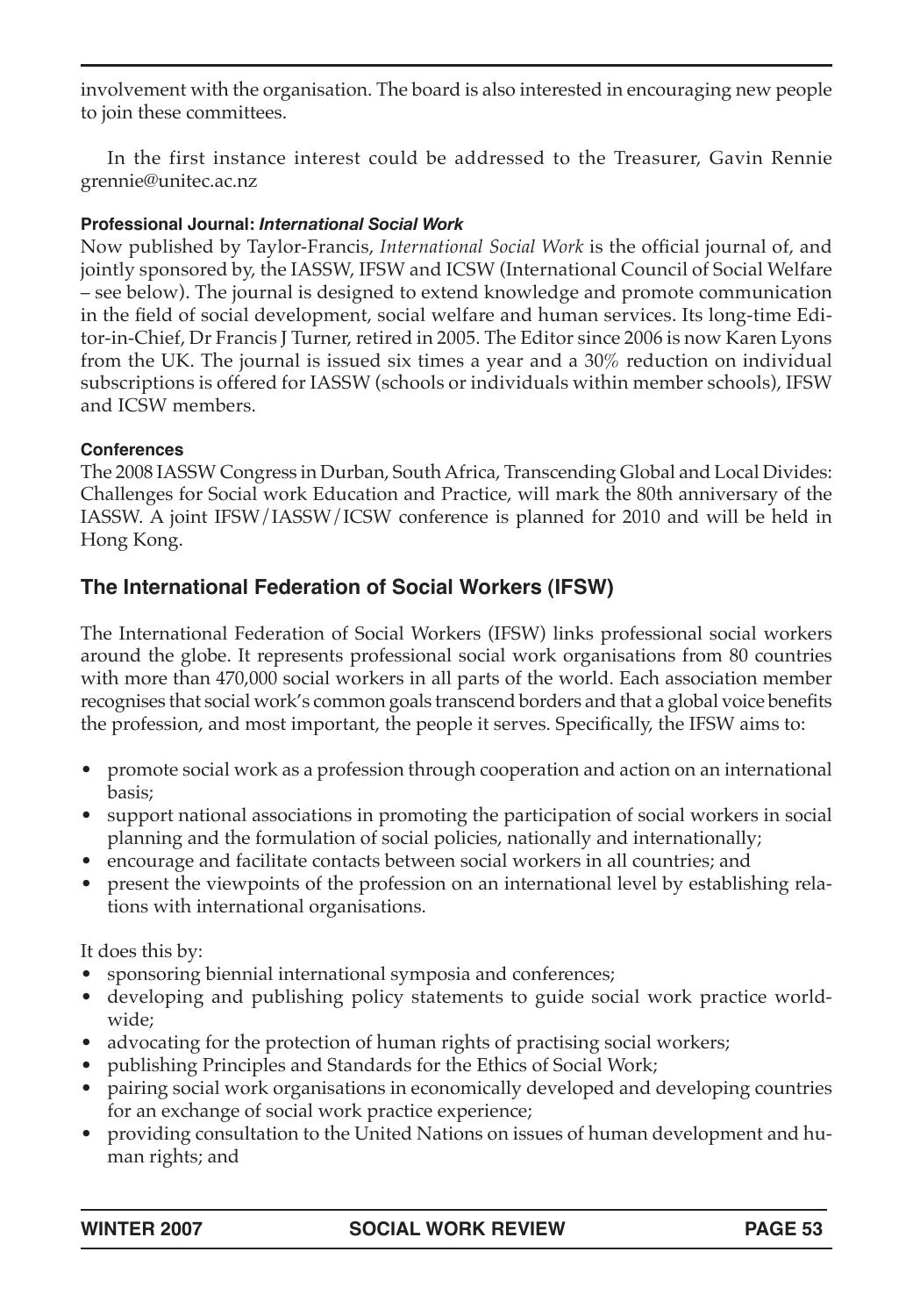• conducting special projects, such as the compilation of professional training manuals (http://www.ifsw.org/en/p38000012.html).

The IFSW is an association of social work practitioners and has two forms of membership: via professional associations in member countries and through Friends of the IFSW which allows individual members as associates of the organisation: 'An IFSW Friend is a professional social worker, an agency, a corporation or others supporting the social work profession and global social development' (http://www.ifsw.org/en/p38000012. html).

Australia is affiliated through the Australian Association of Social Workers and is represented on the IFSW board by the President of the AASW, currently Bob Lonne. The organisation has a president elected by member organisations. Imelda Dodds from Australia is the immediate past president and the new President voted in at the last international meeting in Munich is David Jones from the UK. There is a permanent secretary based in Switzerland, Tom Johannesen, while the Treasurer is Fiona Robertson from New Zealand.

#### **Organisational structure**

#### *African Region*

Professional associations in the following countries in Africa are members of the IFSW through their national associations of social workers: Benin, Ghana, Kenya, Mauritius, Morocco, Nigeria, Tanzania, Uganda and Zimbabwe. Lesotho and Niger are provisional members. Notably absent from this list is South Africa which has been unable to develop a single, united professional association (Gray and Mazibuko, 2004). The Vice-President for Africa, Charles Mbugua from Kenya, is a member of the IFSW Executive Committee.

## *Asia-Pacific Region*

Professional associations in the following countries are members of the IFSW in the Asia-Pacific region: Australia, Bahrain, Bangladesh, China, Hong Kong, Japan, Korea, Kuwait, Kyrgyz Republic, Malaysia, New Zealand, Palestine, Papua New Guinea, Philippines, Singapore, Sri Lanka and Thailand. Provisional members include India, Lebanon and Mongolia. The Vice-President of the Asia-Pacific Region is Justina Leung from Hong Kong and representative on the IFSW Executive Committee is John Ang from Singapore. Mark Henrickson from Massey University, New Zealand is the Treasurer.

## *European region*

IFSW European Region has 40 member associations in 35 countries, with a total of 165,600 social workers – the membership is representative as it covers all corners of Europe. A number of associations of social workers from the Central and Eastern European countries have been especially welcomed as new members of the Federation. Being the most established organisationally, the European region has its own website at http://www.ifsw. org/en/p38000605.html.

## *Latin American and Caribbean Region*

The following countries are full members of the IFSW in the Latin American and Caribbean Region: Argentina, Bolivia, Brazil, Chile, Colombia, Cuba, Dominican Republic, Nicaragua, Peru and Uruguay. The Netherlands Antilles is a provisional member. The Vice-President for Latin America and the Caribbean region is Juan Manuel Latorre Car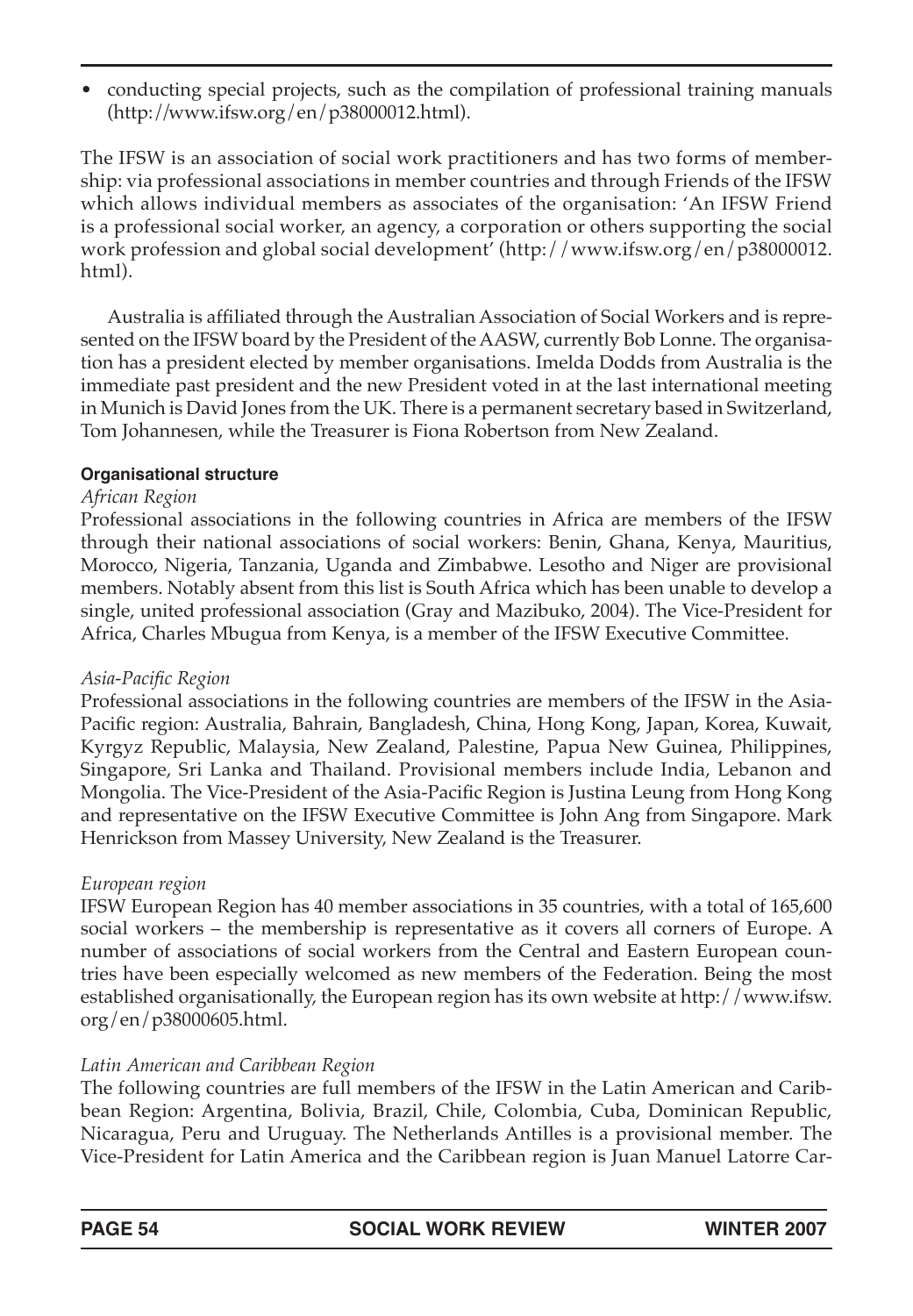vajal from Colombia and a member of the IFSW Executive Committee is Joaquina Barata Teixeira from Brazil.

#### *North American Region*

This region comprises Canada and the USA. The Vice-President for North America is Gary Bailey from the USA and the representative member on the IFSW Executive Committee is Veronica Marsman from Canada.

#### **Committees**

#### *IFSW Permanent Committee for Ethical Issues*

The IFSW adopted the first international code of ethics in 1976. In 1986 this code was supplemented by a declaration of ethical principles. In 1994 the two documents were merged into one base ethical document 'Ethics of social work: Principles and standards'. At the same time, the organisation established the 'Permanent Committee on Ethics' coordinated for a time by Gail McDougall from Canada. From 2001 the committee comprised Arne Groenningsaeter (chair) (European Region), Charles Tuhaise from Uganda (African Region), Gilma Mendez Hernandez from Colombia (Latin American Region), and Richard Hugman from Australia (Asia-Pacific Region). An expert group was established in 2002 to assist the Chair in redrafting the document on ethics. It included Richard Hugman, Sarah Banks from the UK and Bente Moseng from Norway all of whom wrote the draft of the 2004 document, with representation from the IASSW. Consequently, in 2004, the IFSW and the IASSW agreed on and adopted a new ethical statement: 'Ethics in Social Work: Statement of Principles' (http://www.ifsw.org/en/p38000015.html). At the meeting in Munich in 2006 it was decided to restructure the ethics committee and these two groups were merged and another expert member, Elaine Congress from the USA (North American Region), joined the committee (Richard Hugman, personal communication, 6 September 2006).

## *IFSW / IASSW Human Rights Commission*

The IFSW/IASSW Human Rights Commission was established to implement its human rights agenda. It publishes statements on human rights issues and related matters and raises awareness within the profession about its human rights commitment. The IFSW has adopted an International Policy on Human Rights describing its commitment and giving guidance to social workers and social work organisations on human rights policy matters. Together with the IASSW and the Office of the United Nations High Commissioner for Human Rights (OHCHR), the IFSW developed and published a Manual on Social Work and Human Rights. IFSW has also published a Manual on Social Work and the Convention on the Rights of the Child. The IFSW also acts in the human rights field by supporting and defending the human rights of individual social workers, social work educators and students through appeals and demand for fair and transparent legal process and humane conditions in detention and imprisonment. The IFSW opposes capital punishment, torture or cruel and inhuman punishment of any social workers detained (http://www.ifsw.org/en/p38000014.html). The Human Rights Commission, convened by past president Elis Envall, has expert members Jim Ife from Australia and Evelyn Balais Serrano from the Phillipines. Regional members include Charles Tuhaise from Uganda (African Region), Justina Leung from Hong Kong (Asia-Pacific Region), Juan Manuel Latorre Carvajal from Colombia (Latin American Region), and Veronica Marsman from Canada (North American Region).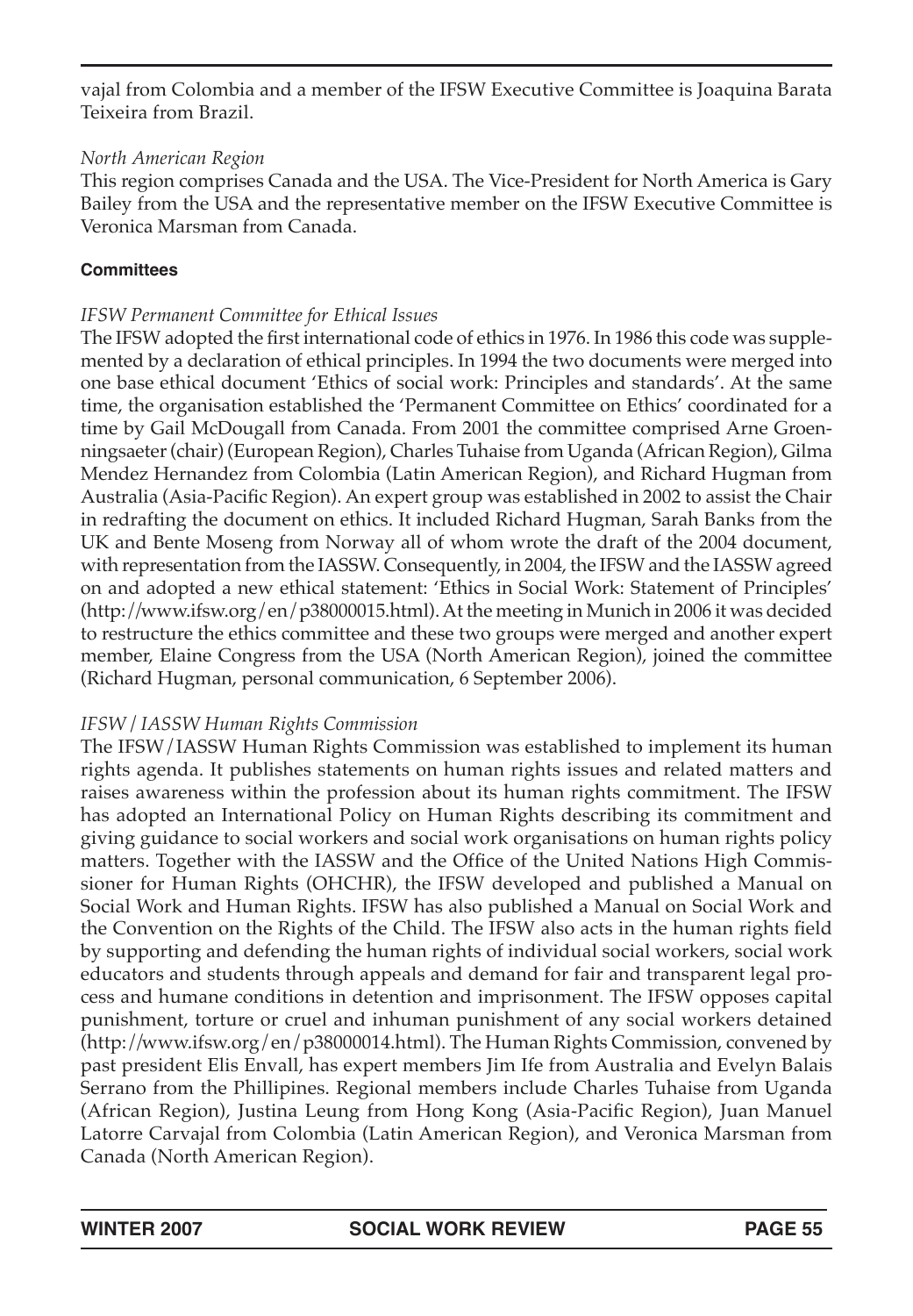# **The International Council on Social Welfare (ICSW)**

The International Council on Social Welfare (ICSW), founded in Paris in 1928, is a nongovernmental organisation which represents national and local organisations in more than 50 countries throughout the world. Its membership also includes a number of major international organisations. Member organisations collectively represent tens of thousands of community organisations which work directly at the grassroots with people in poverty, hardship or distress. Almost all of them are independent organisations working in their own communities rather than branches of organisations based in other countries. Many have been established by people who are themselves experiencing hardship. Within their own communities, the ICSW's network of organisations provides help for a wide range of people who are poor, ill, disabled, unemployed, frail or oppressed. They help young people, older people, families, indigenous peoples, migrants, refugees and others who are experiencing special hardship or vulnerability (http://www.icsw.org/introduction. html).

The ICSW's constitution and by-laws make it a fully democratic and accountable organisation. The governing body, the Committee of Representatives, is elected by members and comprises more than 100 people. It elects a President, Treasurer and Executive Committee to take responsibility for detailed implementation of its programmes and policies. Similar governing structures apply in each of ICSW's nine regions – Central and West Africa, East and Southern Africa, North Africa and the Middle East, North East Asia, South and Central Asia, South East Asia and the Pacific, Europe, Latin America and the Caribbean and North America. Currently, the ICSW headquarters are in Holland, its President is Solveig Askjem from Norway, and its Executive Director is Denys Correll who is Australian. The ICSW also has special representatives to the United Nations in New York and Geneva. Its activities are funded by membership fees as well as grants from private foundations and from governmental or intergovernmental sources. Current major donors include the governments of Finland, Norway and Sweden (http://www.icsw.org/introduction.html).

Occasionally the international conferences of the three organisations are held simultaneously as happened in Jerusalem in 1998. Currently ICSW has made a commitment to hold its 2010 Conference in Hong Kong in conjunction with IASSW and IFSW. The Australian Council of Social Services (ACOSS) is a member of the ICSW.

# **The International Consortium for Social Development (ICSD)**

The International Consortium for Social Development (ICSD) – formerly the International University Consortium for Social Development (IUCISD) – is an organisation of practitioners, scholars and students in the human services jointly involved in social development processes which aim to empower people to bring about economic and social improvement in their lives. Often this involves institution-building and structural change. The ICSD serves as a clearinghouse for information on international social development. The Consortium fosters collaboration among personnel of organisations, such as the United Nations, World Bank, UNESCO and UNICEF as well as among professional associations in human services and institutions of higher learning. ICSD is a well-established and widely recognised international catalyst for sharing ideas among many nations and across many cultures (http://www. iucisd.org/). The President of ICSD is Frank Raymond.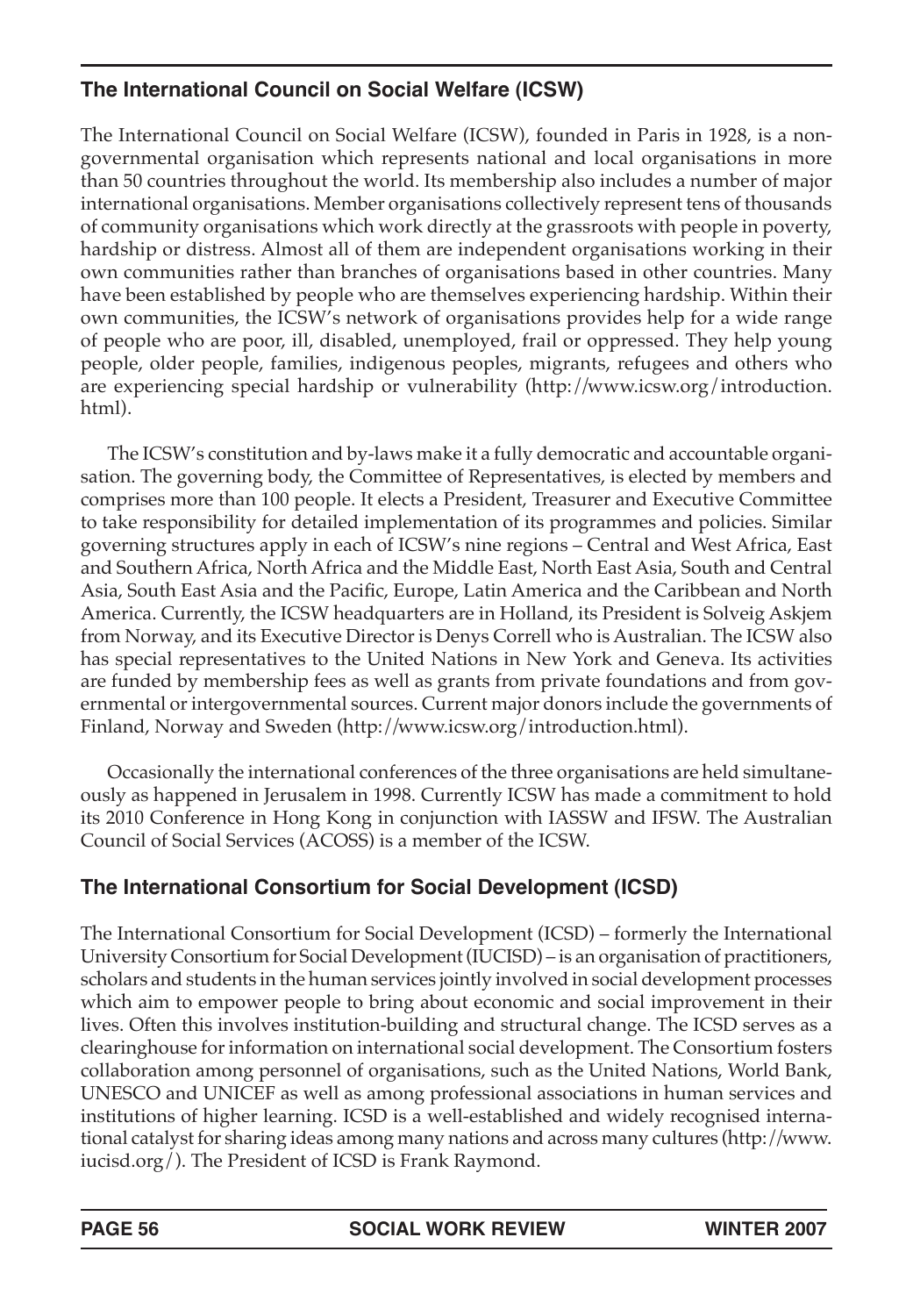Individual membership is permitted and a member receives the organisation's journal *Social Development Issues*. It is published in cooperation with the Center for Social Development (CSD) at the George Warren Brown School of Social Work at Washington University in St Louis. The Editor is Michael Sherraden from CSD. This is the leading journal on social development in the welfare field and is a valuable resource to educators, practitioners and students in social work.

There are two regional branches in Europe and the Asia-Pacific. The latter was established in 2003 at the ICSW symposium in Mumbai, and the contact person for the region is Dr Manohar Pawar from Charles Sturt University in Australia.

International symposia are held biannually. They provide a forum for scholars, professionals, international agency representatives, government officials and others to come together to share professional papers, exchange views and work toward the Consortium's goals. Sessions are held in accessible, low-cost locations to encourage attendance. Since the inaugural symposium in Hong Kong in 1980, people representing over 60 nations have gathered for ICSD symposia in Great Britain (1982), Canada (1984), Japan (1986), Finland (1988), Costa Rica (1990), United States of America (1992), Sri Lanka (1994), Portugal (1996) Egypt (1998), South Africa (1999), Turkey (2001), India (2003) and Brazil (2005). The latest symposium was in Hong Kong in July. The theme of this symposium was 'Seeking Harmony and Promoting Social Development in a World of Conflict' (http://www.iucisd.org/symposium.htm). The first Asia-Pacific Regional Conference was in Pattaya, Thailand in 2006 (http://asia-pacific. icsd.info/asia/icsdasia.htm).

## **Conclusion**

This paper has provided an overview of international social work organisations which determine the face of social work worldwide and which offer social workers a range of platforms from which to engage in professional issues and debates and to spread awareness of social work in their home country.

## **References**

- Askeland, G. A. & Payne, M. (2001). Broadening the mind: Cross-national activities in social work. *European Journal of Social Work*, 263-275.
- Askeland, G. A. & Payne, M. (forthcoming). Social work education's cultural hegemony. *International Social Work*.
- Askeland, G. A. & Payne, M. (forthcoming). Distance education and international social work education. *European Journal of Social Work*.
- *British Journal of Social Work* (2006). Special issue on international social work, 36.
- Ife, J. (2001). Local and global practice: Relocating social work as a human rights profession in the new global order. *European Journal of Social Work, 4*(1), 5-15.
- Ife, J. (2000). Localized needs and a globalized economy: Bridging the gap with social work practice. Social Work and Globalisation. Special Issue of *Canadian Social Work, 2*(1), 50-64.
- Gray, M. (2005). Dilemmas of international social work: Paradoxical processes in indigenisation, imperialism and universalism. *International Journal of Social Welfare, 14*(2), 230-237.
- Gray, M. & Fook, J. (2004). The quest for a universal social work: Some issues and implications. *Social Work Education, 23*(5), 625-644.
- Gray, M. and Mazibuko, F. (2004). *International Social Work, 47*(1).
- Harris, R. (1997). Internationalizing social work: Some themes and issues. In N. Mayadas, T. Watts & D. Elliott (Eds). *International Handbook on Social Work Theory and Practice*. Westport, CT: Greenwood Press.
- Harris, J. & McDonald, C. (2000). Post Fordism, the welfare state and the personal social services: A comparison of Australia and Britain. *British Journal of Social Work, 30*, 51-70.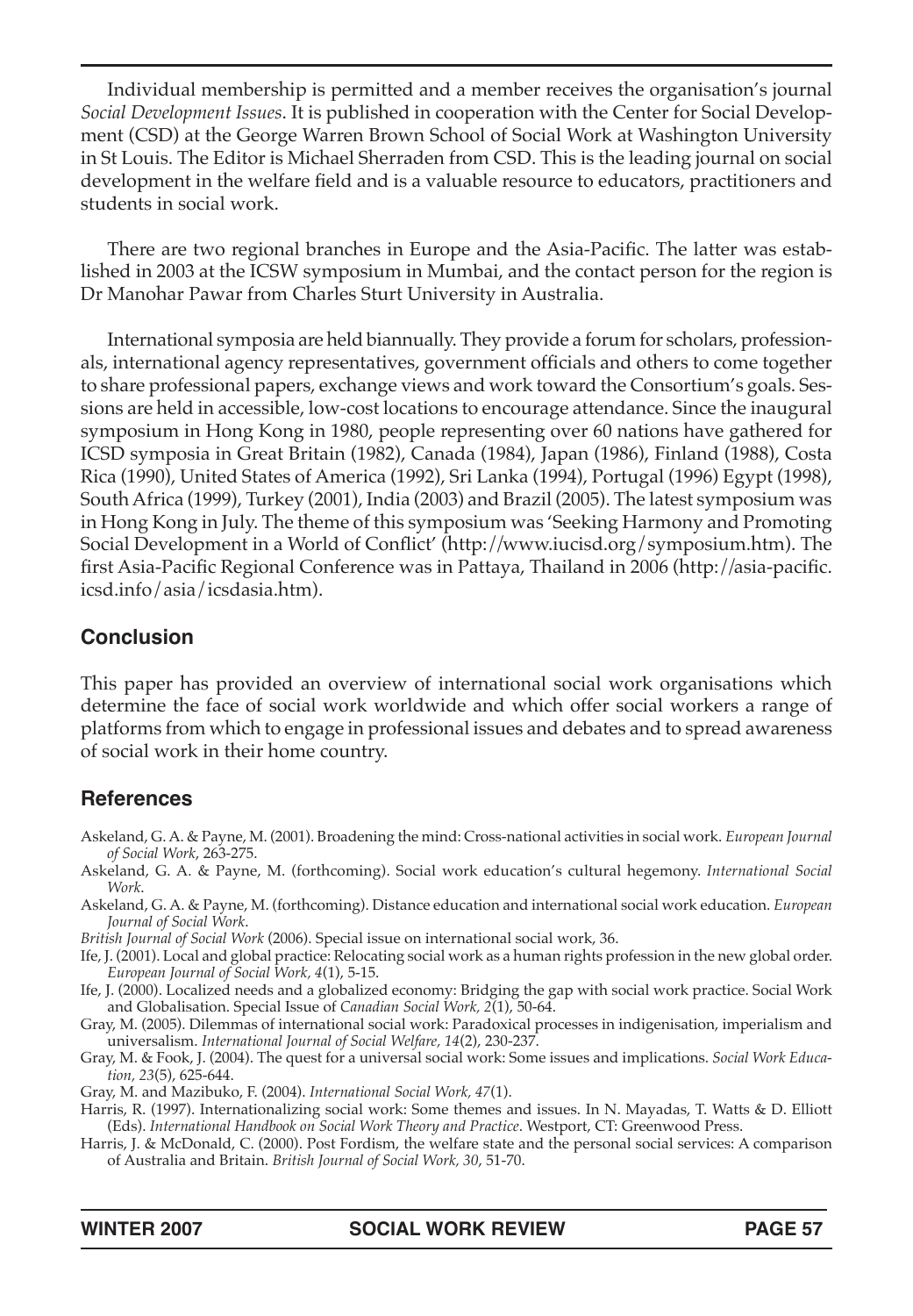Healy, L. (2001). *International social work: Professional action in an interdependent world*. New York: Oxford University Press.

- Healy, L. M., Asamoah, Y. & Hokenstad, M.C. (2003). *Models of international collaboration in social work education*. Washington, DC: Council on Social Work Education.
- Lyons, K. (1999). *International social work: Themes and perspectives*. Brookfield, VT: Ashgate.
- Mazibuko, F. N. M. & Gray, M. (2004). Social work professional associations in South Africa. *International Social Work, 47*(1), 129-142.
- McDonald, C., Harris, J. & Wintersteen, R. (2003) Contingent on context? Social work and the state in Australia, Britain and the USA. *British Journal of Social Work, 33*, 191-208.
- Noble, C. (2004). Social work education, training and standards in the Asia-Pacific Region. *Social Work Education, 23*(5), 527-536.
- Powell, (2005). Reclaiming civil society: The future of global social work? *European Journal of Social Work, 8*(2).

Pugh, R. & Gould, N. (2000). Globalization, social work and social welfare. *European Journal of Social Work, 3*(2), 123-138.

*Social Work Education* (2004). Special issue on global standards, *23*(5).

- Tsang, A. K. T. & Yan, M-C. (2001). Chinese corpus, western application: The Chinese strategy of engagement with western social work discourse. *International Social Work, 44*(4), 433-454.
- Tsang, A. K. T., Yan, M. & Shera, W. (2000). Negotiating multiple agendas in international social work: The case of the China-Canada collaborative project. Social Work and Globalisation, Special Issue of *Canadian Social Work, 2*(1), 147-161.
- Webb, S. A. (2003). Local orders and global chaos in social work. *European Journal of Social Work, 6*(2), 191-204.
- Yuen-Tsang,W. K. A. (2002). Tensions confronting the development of social work education in China: Challenges and opportunities. *International Social Work, 45*(3), 375-88.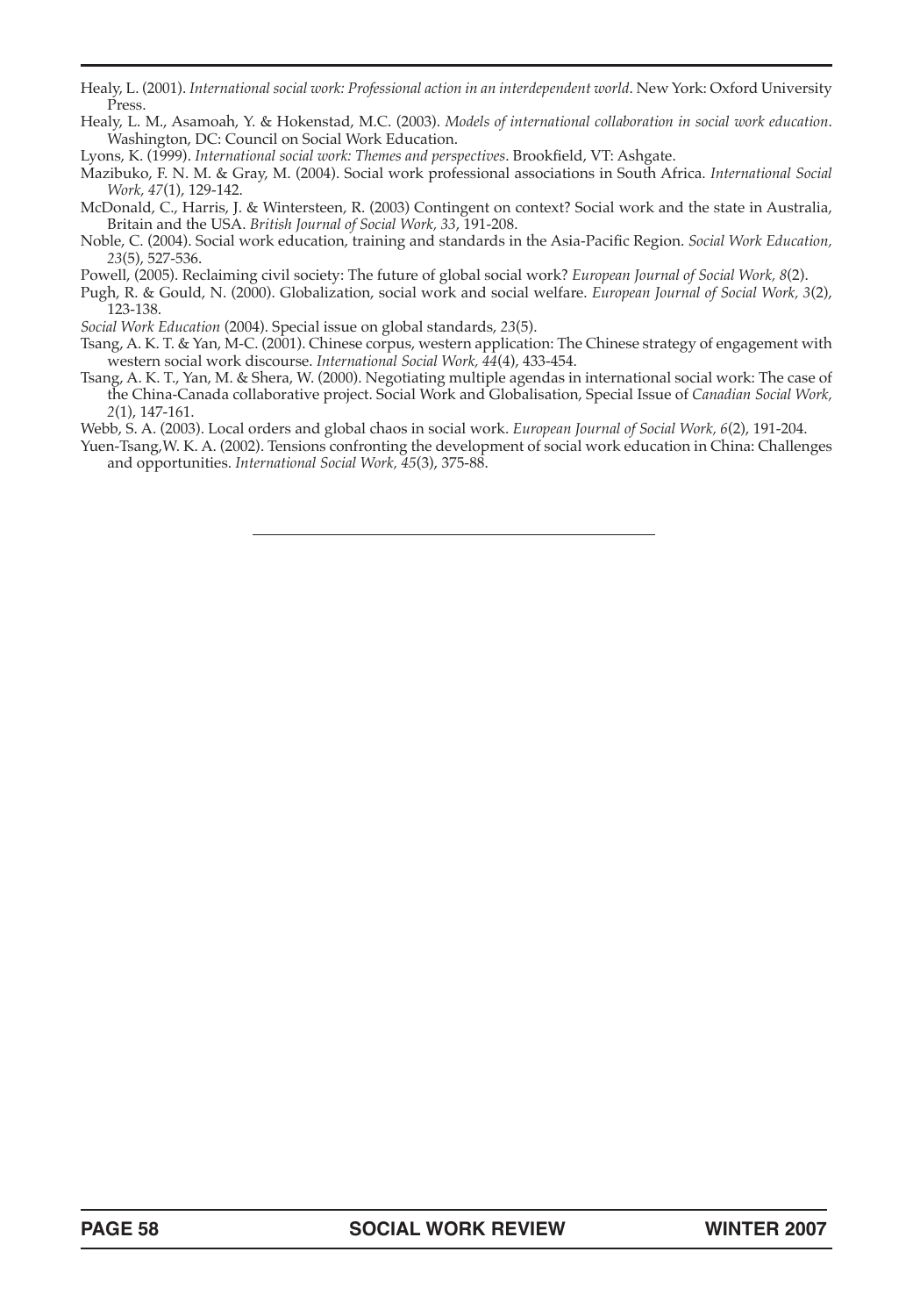Copyright of Social Work Review is the property of Aotearoa New Zealand Association of Social Workers Inc. and its content may not be copied or emailed to multiple sites or posted to a listserv without the copyright holder's express written permission. However, users may print, download, or email articles for individual use.